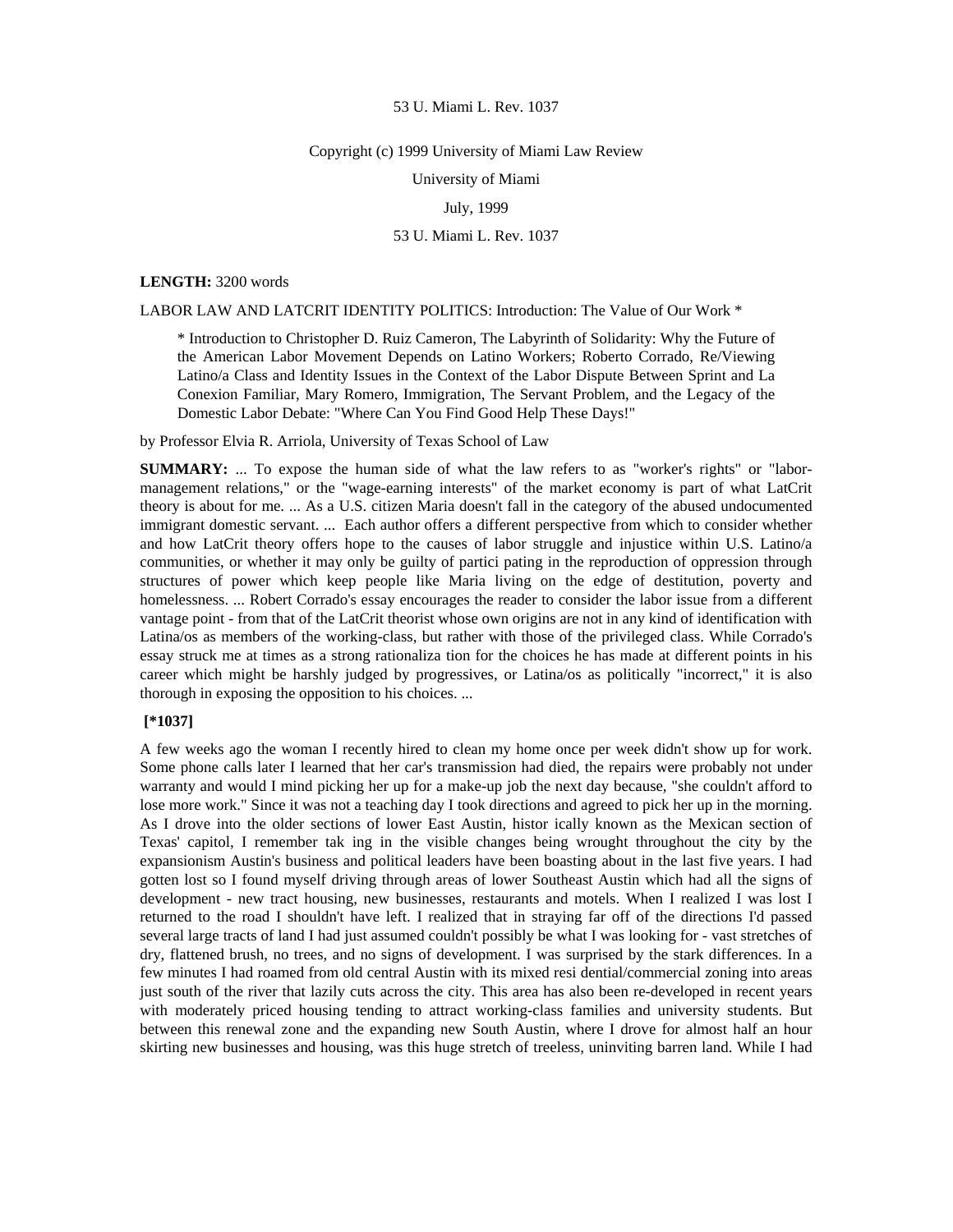expected a humble set-up of trailer homes and the semblance of a neighborhood possibly with small "front yards" and trees, I found instead that Maria's n1 trailer park abutted a kind of "no-man's land" of flattened dry brush and undeveloped tracts. On **[\*1038]** that gray and wintry morning, as I drove into the space where Maria lives as a single mother with her two adolescent boys, the treeless, grassless, muddy trailer "park" and the surrounding land looked particu larly bleak. I saw all the signs of residents who were living on the edge of poverty and homelessness. I couldn't tell if the area should be seen as a refuge from the dense city or a region for exiled citizens. In twenty minutes I'd been starkly reminded of our differences in class, social and educational opportunities despite the sameness of our race and ethnicity.

To expose the human side of what the law refers to as "worker's rights" or "labor-management relations," or the "wage-earning interests" of the market economy is part of what LatCrit theory is about for me. As I have said in an earlier writing, LatCrit theory should be a vehicle from which to humanize the law and policy which affects the diverse Latina/o communities everywhere. n2 Yet, I do not think this is an easy task. Especially when one is addressing issues like the gender, race, and class struggles for meaningful existence affecting people who are work ers and are Latina/o, and/or undocumented, or "resident aliens," or non- citizen workers seeking questionable "union rights," n3 or brown immi grant women who have known abuse or indifference to their plight at the hands of middle-class oppressors who may be Anglo white or even of their own racial and ethnic background. n4 It may be one which privileged academics don't even have a right truly to address, or at least should not address without some consciousness of how hypocritical our words may come across if we do not walk the talk of our sensitivity to others' lack of privilege. I am reminded of the famous speech "Ain't I a Woman?" by Sojourner Truth recorded in 1851. At once chiding white women and applauding their efforts to organize for their rights, she decried at a national conference their failure to appreciate how as white middle-class women, they were in a far more privileged place than ex-slave women like herself. In strong and poignant words she reminded all women that Black women had been treated "equally" when it came to enduring bru tally hard work along with Black men, and unequally by all whites when it came to respect for their humanity and womanhood. n5

On this note I pause and reflect on the luxury I enjoy, sitting here in the comfort of a freshly tidied home office doing my work as a writer. **[\*1039]** Of the luxury of having an income that allows me to hire someone who may not be my employee, but whom, as an independent contractor in a business which is highly undervalued in the American economy, and this city, is one of "the oppressed." While I pound away at the computer keyboard, connecting my ideas of "social justice " to others,' whose ideas were produced in offices cleaned that day by people like Maria, I reflect on the arrogance of thinking that I can see the whole truth of the causes, needs and remedies for the members of the working-class or the working-poor. I should define my use of the term "working-poor" to make my point. The latter is a term I first learned when I lived in New York City with a roommate whose family had moved from Puerto Rico when she was about eight years old. Noemi told me story after story about her father's struggle in raising four daughters in a big city which hated Puerto Ricans and displayed its hatred in poor housing, medical treatment and education for its minority populations. "The working- poor are REALLY different," she would say to me as I would remark on the fact that I had been a working-class girl and earned with my hard labor and little help from my family, my college and law degrees. "Well, the working-poor don't have much of a chance to even think about that because they're too busy just trying to make enough to eat." And I wonder about that intersectionality of factors that is subjecting people like Maria to generational cycles of inadequate education, hous ing, training and employment opportunities and bordering their lives with the edges of poverty and homelessness.

As a U.S. citizen Maria doesn't fall in the category of the abused undocumented immigrant domestic servant. But, the racist sexism that surrounds domestic service gives her life as a single mother and woman of color only a slight advantage over those women who are exploited by the constant fear of being deported should they complain. These thoughts make me question the value of my sometimes romantically alluding, now from this position of privilege, to my roots in the work ing-class. I wonder if that is enough - to tell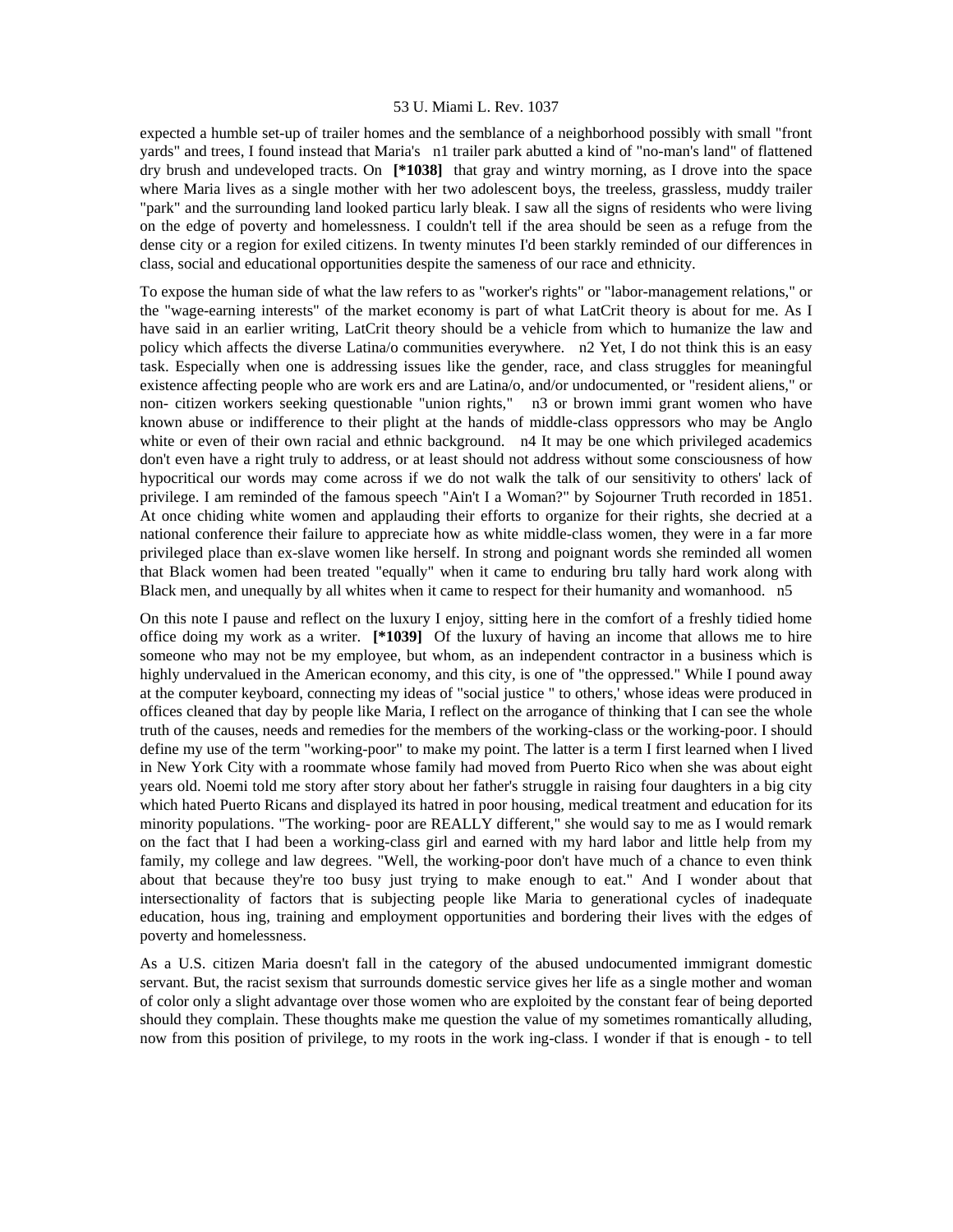readers that because of chance, affirmative action and hard work some Latino/as escape the cyc lical poverty that surrounds the life of the "working poor." What does writing about the suffering of others do for those who are politically my Latina/o "brothers and sisters?" If Maria and I are at best members of a political or global familia I wonder what is more important - that I write about their lives or that I commit a day at a time not to participating in any way in the practices which may perpetuate their own oppression? I ask myself whether there is an ethic of care LatCrit theorists must embrace to speak on behalf of the oppressed worker and how his/her labor is valued, or not, by a society which systematically oppresses on the basis of race, gender and class. Whom do we speak of and how? **[\*1040]** How do we live our own lives as members of the oppressor classes and do we tread in those lives with a gender, race and class blindness capa ble of costing lives? Am I willing to ask myself the uncomfortable questions about my own role as a quasi-employer? Might I be like one of those employers Professor Romero writes of in her essay on immigra tion and the domestic labor debate, who has justified a low wage by saying "she's like a member of the family," and not a service provider whose hard labor deserves a decent wage? Am I capable of becoming defensive like Romero's colleagues whom, when asked questions about their own role as "employers" in the hiring of domestics and live-in babysitters, responded with the common response of thousands in the middle and upper classes who depend on an underground economy which provides them with women of color to clean their homes and change their babies' diapers for cheap wages, but won't examine their own responsibility to pay for this service as valued work? As a LatCrit theorist, do I have an ethical responsibility to examine my own idealistic pronouncements against my personal behavior in the hiring of Latina/os as domestic servants, or gardeners as I also argue for their right treat ment by U.S. labor law and policy? As an extension of that ethic of care am I willing to examine how much I pay Maria and for what, and how it compares to the monies I am willing to pay the white men who come to my home to make my "handyman" repairs?

It is in this spirit of self-reflection, caution and distrust that I intro duce the articles in this cluster aimed at contributing to the topic of Transnational Mexican-American Identities: Race, Class, Ethnicity and Gender. The trio of essays in this cluster offer the LatCrit theorist numerous avenues from which to appreciate the harsh realities of Latina/o life in the world of work, labor struggle and survival in the American market economy. Each of the writers in this Cluster strikes a theme of justice and labor. Some readers may have a host of mixed emotions stirred in them as they were in me. Or a reflection on one's own class privilege, or even a sense of responsibility that our musings on LatCrit theory not keep us from seeing or doing something about life's harsher realities right outside (or inside) our very doors. Each author offers a different perspective from which to consider whether and how LatCrit theory offers hope to the causes of labor struggle and injustice within U.S. Latino/a communities, or whether it may only be guilty of partici pating in the reproduction of oppression through structures of power which keep people like Maria living on the edge of destitution, poverty and homelessness.

I introduce these three essays focusing on Latina/os and their work, wages, organizing rights and livelihood, with some concern about what **[\*1041]** it means to be a "critical scholar" on an old topic in the academy - labor and the law - from a Latina/o perspective. How do we introduce not just the issues but also the intra-class tensions which may impact how we try to assess the interests and needs of workers in the "Latina/o com munity." My initial sense is that a critical analysis should at minimum require that LatCrit scholars tread with great care and sensitivity to the position of the writer and the subject. The writers and researchers are members of the privileged class, and the workers we write of are not. I think my fear is that because of our high incomes and positions of privi lege that we may miss the truth, or only partially expose it or avoid it because to go further into the truth may force confrontation with our internalized oppression. My hope is that our writings on the people, for example, who are cleaning our homes, sewing the garments we wear, trimming the gardens that surround our homes and office buildings or operating the telemarketing lines of small Latino businesses, is honest and relevant. That it both be personal and political. By "the personal" I mean with a sense of responsibility.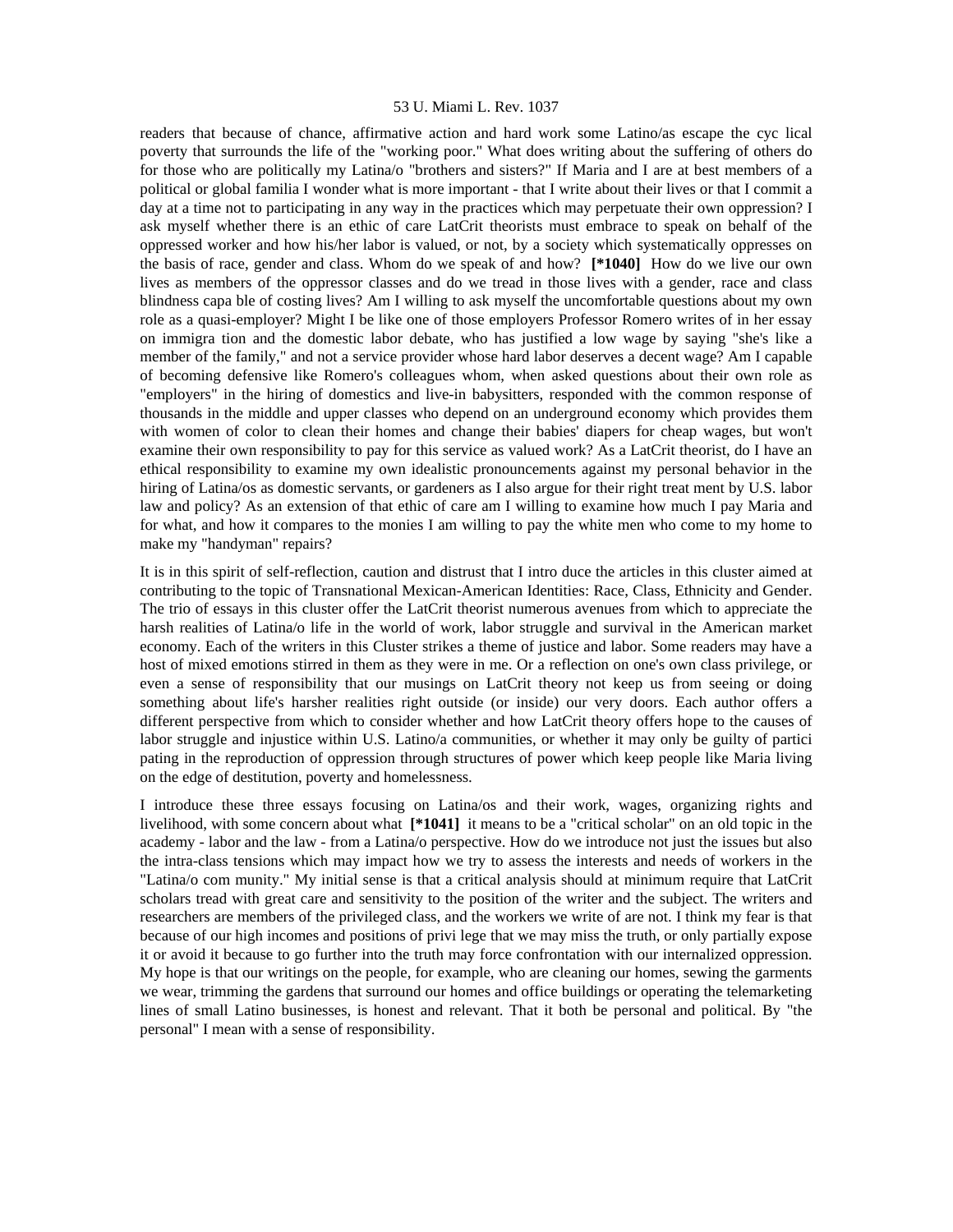I am sure that my intellectualism is capable of distancing me from the pulse of life, in all its truth, both beautiful and ugly. It is capable of making me unable to see the role that I might play in not disturbing the status quo. Two of these essays in this cluster have forced me to con sider whether I am fully aware of the class implications that can sur round the work I do as a LatCrit theorist, from a personal perspective that can have political implications. Professor Romero's essay struck such a chord in me because it examines the ways in which the under ground economy of hiring undocumented immigrants so crucially affects the public rhetoric we are willing to have in order to stop the exploita tion of women of color doing domestic service in this country. Romero begins with a troubling story in her essay for anyone who might identify with being Latina/o, middle or upper-class, and a careerist who at one time or another has hired domestic help. Her essay highlights how cru cial it is to have a relentlessly intersectional perspective when using gen der as a category of analysis in LatCrit theory. In the Southwestern U.S. domestic servants are Mexican and typically immigrant. In some parts of the Southwest their exploitation is dependent on their undocumented worker status and loopholes in laws intended to stop the flow of illegal immigration, like the Immigration Reform and Control Act. n6 The law's treatment of illegal immigrant domestics is thus a perfect embodiment of a systematic pattern of oppression in U.S. American law and culture **[\*1042]** which Romero identifies sociologically as an intersectionality of race, gender, class and immigrant status capable of effecting the wholesale exclusion and marginalization of women of color in public debates about household labor and childcare. When the feminist rhetoric about giving value to women's work generated studies, Romero argues, the data pro duced was false because it failed to account for the underground econ omy of hiring illegal immigrants whose activities for child care, cooking, cleaning and running errands has never demanded a decent, livable wage. Thus she identifies the "servant problem" as an issue of household employer dependence on continuos flows of migration, and the ability to break the law while policymakers continue to make laws that either legitimate the underground economy or ignore it.

Robert Corrado's essay encourages the reader to consider the labor issue from a different vantage point from that of the LatCrit theorist whose own origins are not in any kind of identification with Latina/os as members of the working-class, but rather with those of the privileged class. While Corrado's essay struck me at times as a strong rationaliza tion for the choices he has made at different points in his career which might be harshly judged by progressives, or Latina/os as politically "incorrect," it is also thorough in exposing the opposition to his choices. It is a Socratic dialogue that I felt, however, hovering over a more uncomfortable truth as he explored how bad it looked to have testified on the "wrong side" - -that of how we catch (or don't catch) ourselves acting on our internalized oppressions - like classism. n7 Corrado presents a dialogue which begins after a labor law class between the professor and a curious student with some pro-union activism in her background before attending law school, and some formed opinions about social jus tice in the labor field. Corrado confronts everything from what it means to be a privileged, white, male and a Puerto Rican Latino who took the side of the American company who bought out and got rid of the Latino workers serving a Spanish-speaking community as a Mexican-owned company. It may strike readers as an illustration of how one's con sciousness might be painfully awakened by participating in the explora tion of an identity as a "LatCrit" theorist.

Christopher Cameron's thesis is straightforward: whatever strength may exist to the labor movement today is probably being backed up by the efforts of women and men of Hispanic origin. This study is an important revision to the dire picture labor analysts and historians will give to the future of unionism in this country. He identifies three basic strategies which have been successful in organizing Latino workers who **[\*1043]** occupy in the Southwest especially, such major industries as construc tion, delivery truck driving and service work such as janitors and gar deners. Cameron argues that the strength of organizing efforts by Latinos has been in the grass-roots nature of the unionizing drives aimed at large-scale industrial problems. What has worked is the use of non- traditional tactics to pressure employers (e.g., dissident stockholding, media advertising) and especially avoiding complex institutional reme dies which may be of little help (e.g., NLRB) to the undocumented immigrant worker. Although Cameron's study is inconclusive in offer ing a clear vision of what "social justice" should mean for Latina/os who may become leaders of the new